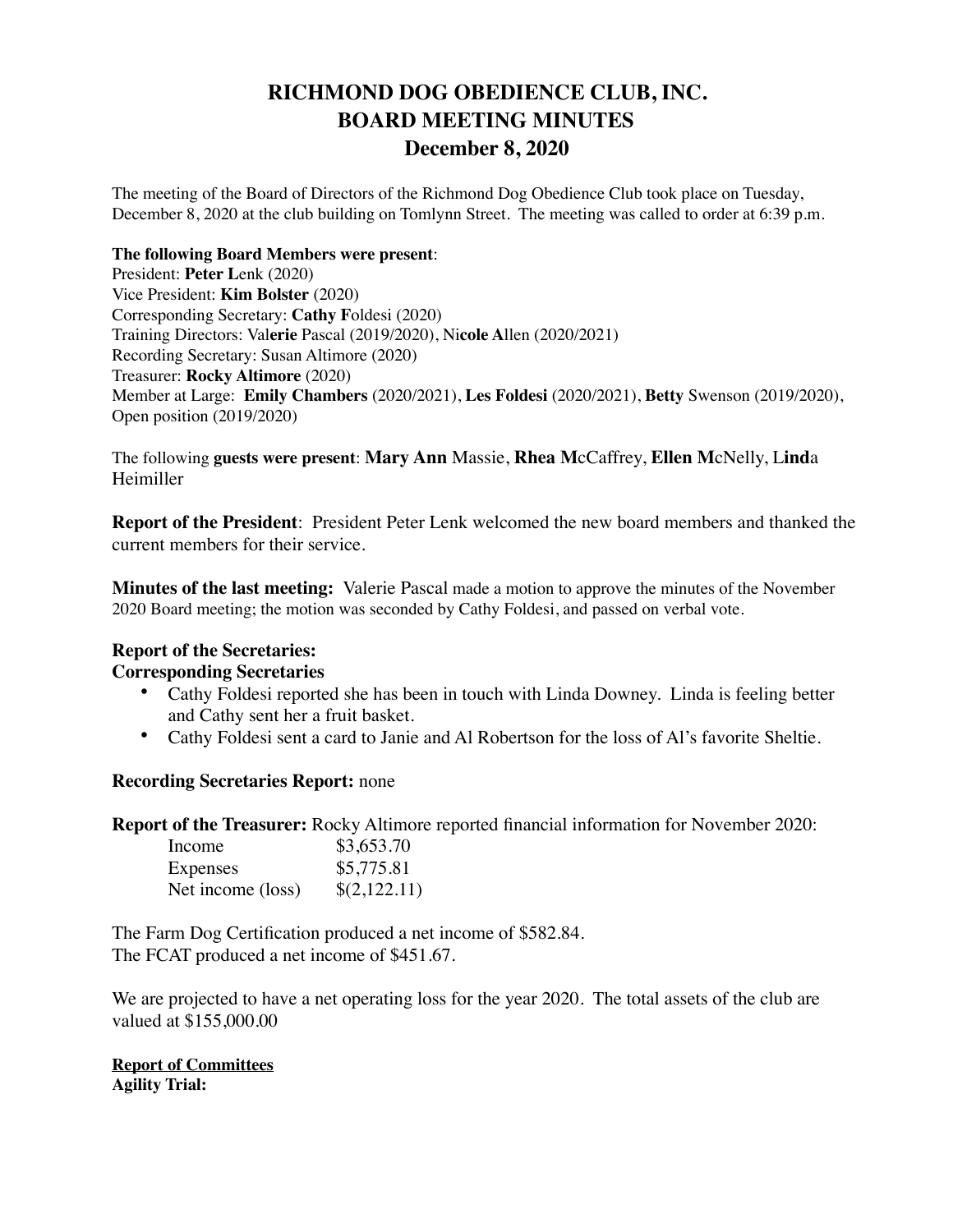• Our 2 day Agility Trial is planned for March 2021 at Level Up Dog Sports with a maximum of 300 runs per trial.

#### **Buildings and Grounds:**

• Les Foldesi is planning to work on the lights in our spaces.

#### **Historian:**

• Member awards for titles earned during 2020 will be given out at the January 2021 membership.

#### **Trials and Events**:

- Our Rally and Obedience trials are currently on schedule for February 20 & 21, 2021.
	- o There are concerns of possible cancellations. AKC has some guidance available and the situation needs to be watched carefully. Cancellation before the closing date is easier than after. Our closing date is 2/3/2021.
- The January 17, 2021, Beginning Scent workshop has sold out all working spots, there are still 8 audit spots remaining. A beginning nose work class is planned soon after the workshop.
- Nicole Allen and Theresa Meyers are working on setting up a 3 day CAT and FCAT on March 19-21, 2021. CAT and FCAT using 2 fields. Nicole Allen is working with the county to get 2 fields reserved, and the event applications.
- Valerie Pascal reported Janie Simmons has rented the building on 1/9/2021 for an ORT test. Valerie has the contract and payment.

#### **Tracking:**

• Our Tracking trial scheduled for March 2021**.**

#### **Training:**

• Valerie Pascal is concerned about the changing COVID situation and posting classes starting in January 2021. If January classes need to be cancelled due to COVID restrictions, the Treasurer will issue refunds. Classes starting in January 2021 will be posted after the Governors update later this week.

#### **Web Site:**

- Rocky Altimore reported the website will send emails for dues notices and payment will be via our website. Nicole Allen will provide member key information.
- Since we have moved to our new website, the services provided by Nancy Pearce have been terminated.

#### **Unfinished Business**: none

#### **Presentation of Applications for Membership:**: none

#### **New Business**:

• Ellen McNelly thanked Les Foldesi for the information he shared with all the board members and the calendar of events for the club. Discussion followed concerning the transfer of knowledge and records from outgoing board members to new board members.